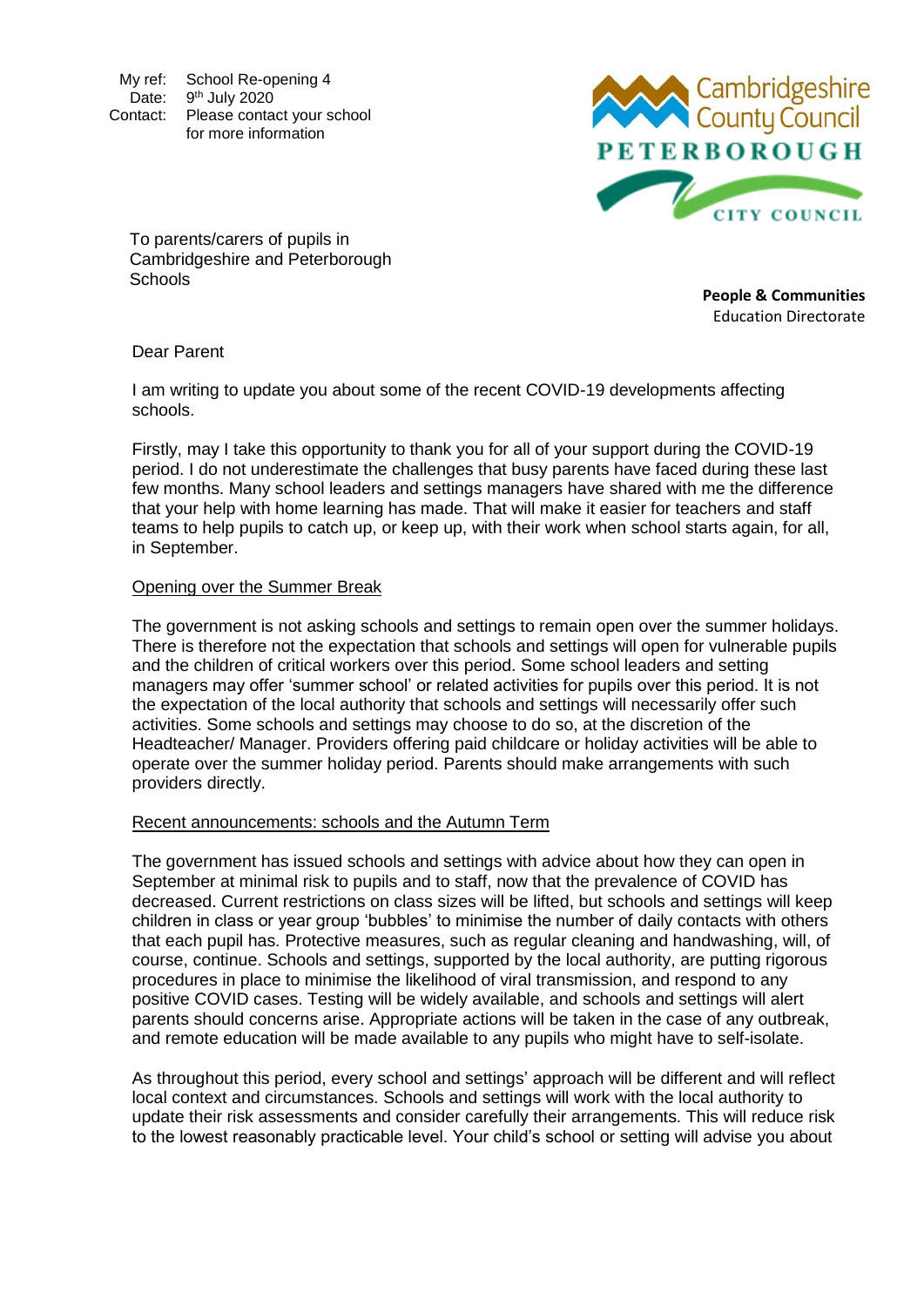any changes to routines, including for dropping pupils off and collecting them at the end of the day, or to school transport. If individual schools or settings need to operate phased returns, or to alter the times of the day temporarily, the details of this and the reasons for it will be made clear in advance.

## Education, Health and Care Plans

Particular consideration will be given to pupils who have Education, Health and Care Plans (EHCP's). The government has put in place interim arrangements to the legislation that has allowed the local authority to implement easements on the duty to provide aspects of an EHCP and make reasonable endeavours to provide as much support as possible. This was put in place to support schools, social care and health services focus on addressing the COVID pandemic. It is expected that this legislation will return to normal expectations and EHCP's will be returned to normal as quickly as possible. However, some services will still need to be retained to support the pandemic, so there may still be a restriction on face to face support provided by health, therapy and other services. All services are working hard to continue to offer as much support as possible and where appropriate offer remote support and interventions. I would like to thank parents of children with EHCP's for their resilience and support and I know that special schools and settings will be supporting parents/ carers and pupils to return to school along with mainstream pupils, but understand that individual circumstances may require a longer period of phased return to ensure the safety of pupils. Please make contact with your children's school for specific details and again, Thank you for your support and resilience.

### Attendance from September

The risk to children of becoming severely ill from COVID-19 is very low and we know there are negative, and sometimes lasting, health and educational impacts for pupils who are out of school and settings for long periods. It is with this in mind that the government's guidance states that pupils will be expected to attend school / setting, as normal, come September. A small number of pupils will still be unable to attend because they are self-isolating and have had symptoms or a positive test result themselves, or because they are a close contact of someone who has COVID-19.

Shielding advice will pause on 1 August, subject to a continued decline in the rates of COVID transmission. This means that those pupils who remain on the shielded patient list can also return to their school or setting, as can those who have family members who are shielding. Some pupils who are not required to shield but who remain under the care of a specialist medical professional may need to discuss their care with that professional before returning to their school or setting. Please advise the school or setting if the guidance you receive is that your child should remain at home. Other than in these exceptional cases, or where a pupil's absence is otherwise authorised, it will be the school or settings' expectation that pupils attend as normal. It is important that you discuss any concerns on attendance with your school as soon as possible to avoid further escalation.

# Catch-Up Funding

You may have heard that the government will be providing funding so that schools and settings can provide additional tuition and other support to pupils so that any who have fallen behind can be helped to catch up. At the time of writing, detailed guidance has not been released about this. As soon as it has, we will work with schools to consider the best ways forward.

# Can you give a Young Person a Home?